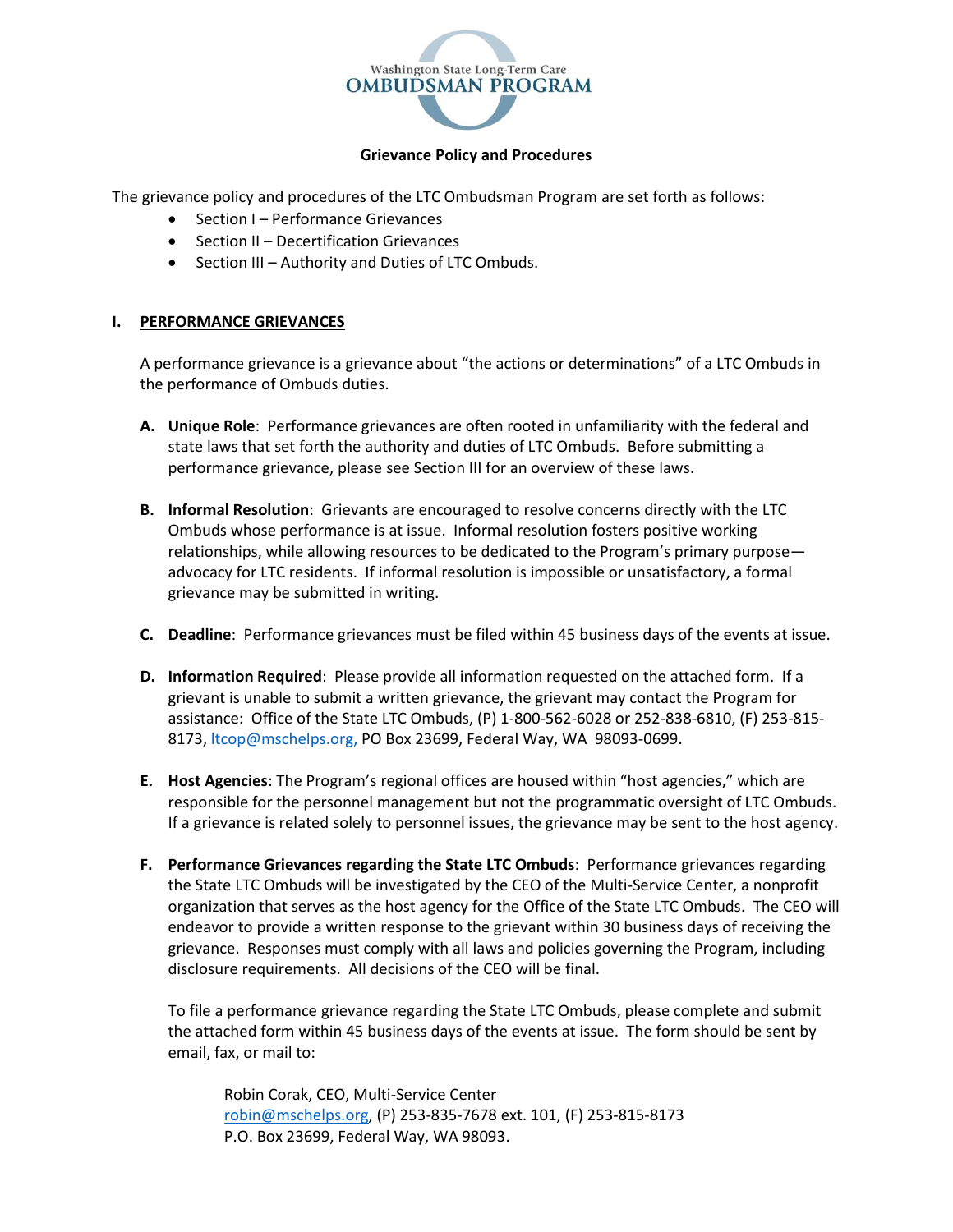**G. Performance Grievances regarding All Other LTC Ombuds**: The State LTC Ombuds or a designee will investigate performance grievances regarding all other LTC Ombuds (Assistant State Ombuds, Regional Ombuds, Staff Ombuds, and Volunteer Ombuds). As appropriate, and in compliance with all laws and policies governing the Program, the State LTC Ombuds will notify the host agency where the LTC Ombuds is located, seek input from the personnel supervisor, and keep the host agency informed of the grievance outcome. The State LTC Ombuds or designee will endeavor to provide a written response to the grievant within 30 business days of receiving the grievance. Responses must comply with all laws and policies governing the Program, including disclosure requirements. All decisions of the State LTC Ombuds or designee will be final.

To file a performance grievance regarding a LTC Ombuds (other than the State LTC Ombuds), please complete and submit the attached form within 45 business days of the events at issue. The form should be sent by email, fax, or mail to:

Office of the State LTC Ombuds [ltcop@mschelps.org,](mailto:ltcop@mschelps.org) (P) 1-800-562-6028 or 252-838-6810, (F) 253-815-8173 PO Box 23699, Federal Way, WA 98093-0699.

## **II. DECERTIFICATION GRIEVANCES**

A decertification grievance is a request for the State LTC Ombuds to reconsider a prior refusal, suspension, or removal of certification.

- **A. Sole Authority**: Under federal and state law, the State LTC Ombuds has sole authority for the certification and decertification of individual LTC Ombuds and local ombudsman entities. When considering a decertification grievance, the State LTC Ombuds may ask the CEO of the Multi-Service Center to review the grievance and offer a recommendation. This process must comply with all laws and policies governing the Program, including disclosure requirements.
- **B. Process for Decertification Grievances**: The State LTC Ombuds will endeavor to provide a written response to the grievant within 30 business days of receiving the grievance. Responses must comply with all laws and policies governing the Program, including disclosure requirements. All decisions of the State LTC Ombuds will be final.

To file a decertification grievance, please complete and submit the attached form within 45 business days of the refusal, suspension, or removal of certification. The form should be sent by email, fax, or mail to:

Office of the State LTC Ombuds [ltcop@mschelps.org,](mailto:ltcop@mschelps.org) (P) 1-800-562-6028 or 252-838-6810, (F) 253-815-8173, PO Box 23699, Federal Way, WA 98093-0699.